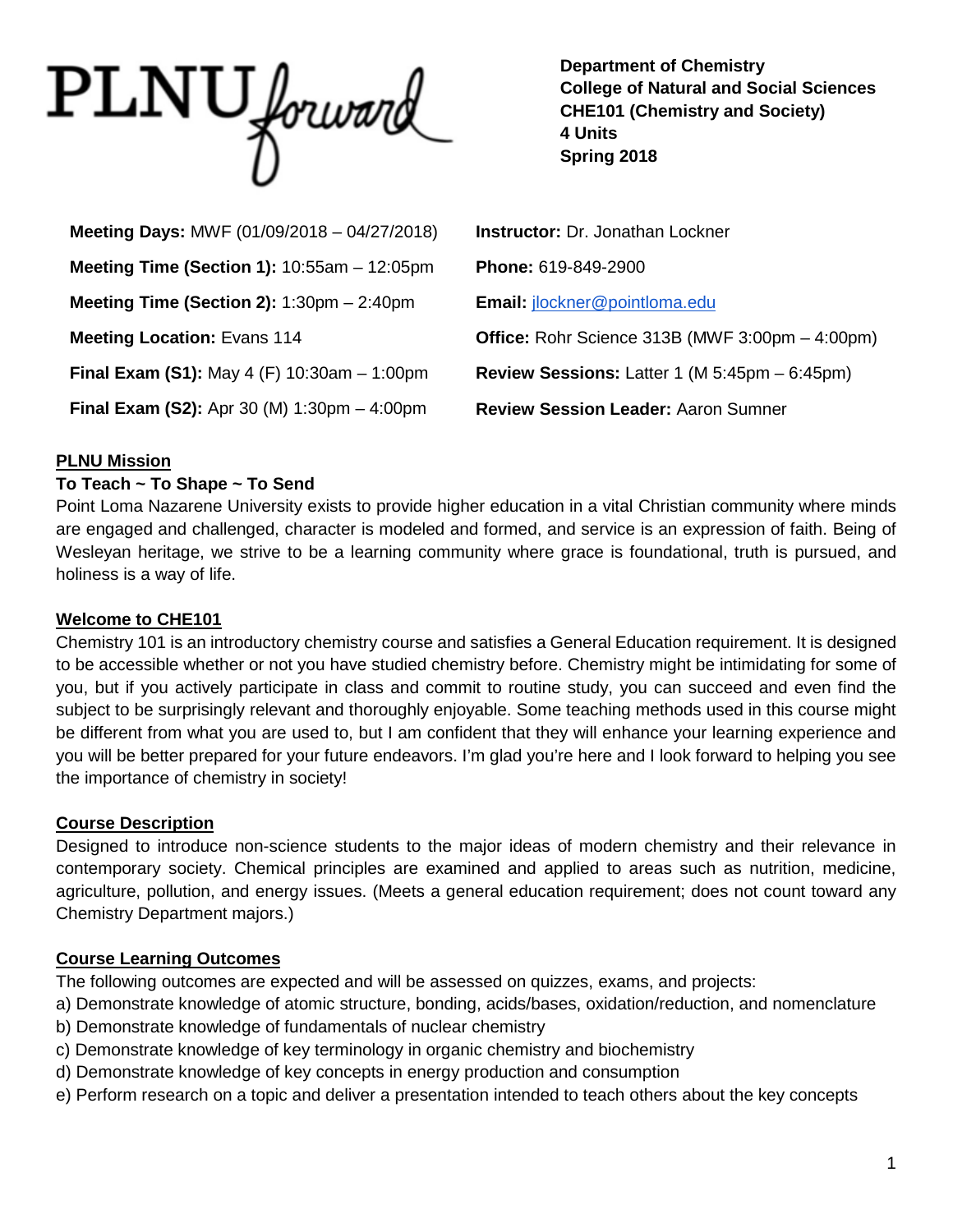GE Learning Outcome 1e will be assessed in this course using student performance on problems that are quantitative in nature on the comprehensive final exam.

## **Canvas**

You will be required to access this course regularly on Canvas, where you may keep track of readings, access assignments, view lecture slides, read notifications, check your grades, etc.

# **Textbook**

*Chemistry For Changing Times*, 14th Edition, John W. Hill, Terry W. McCreary, ISBN: 9780133923186 (MasteringChemistry with eText), 9780133923162 (Books a la Carte + MasteringChemistry with eText), 9780321971180 (Hardbound Text + MasteringChemistry with eText)

# **MasteringChemistry**

This is a web-based homework site. You are required to purchase access. If you bought a new textbook from the bookstore, you already have an access code for MasteringChemistry in your bundle. Go to [www.masteringchemistry.com](http://www.masteringchemistry.com/) You will need to provide your email address, your 6-digit PLNU student ID, the Course ID (MCLOCKNER96912), and an access code (packaged with your textbook or as a standalone item).

# **Homework**

You will be assigned a set of homework problems for each chapter to be completed online at the MasteringChemistry website. The assignment for each chapter will be due by 7:00pm on the date specified in the course schedule found in this syllabus (see below). You may also consult the assignment calendar within MasteringChemistry. Late homework completion will not be allowed. These assignments are invaluable in preparing you for the in-class exams. Working problems is the only practical way to learn the material, and you should try your best to solve the problems before looking at the solutions. Online homework will count for 12% of your overall course grade.

## **Group Work**

We will also have regular in-class group work and in-class group assignments. Group work will count for 9% of your overall course grade. *This is where "Board Shorts" will come into play.*

## **Group Projects**

During the semester, we will enjoy in-class presentations by you, the students! I will assign various topics for which you will be expected to research, work collaboratively outside of class, prepare for, and deliver a presentation using PowerPoint, whiteboards, etc. Group projects count for 9% of your overall course grade.

## **Office Hours**

I will make every effort to be available in my office (Rohr 313B) during the times I've indicated for office hours. You may schedule an appointment or take your chances and drop by. **Office Hours: MWF 3:00pm** – **4:00pm**

## **Review Sessions**

I will do my best to schedule some in-class time prior to each exam for me to answer any questions that you might have. In addition, there will be student-led review sessions during the semester. Your student review session leader is Aaron Sumner [\(asumner1024@pointloma.edu\)](mailto:asumner1024@pointloma.edu). Each week (unless otherwise noted), Aaron will host a review session in Latter 1. **Review Sessions: M 5:45pm – 6:45pm**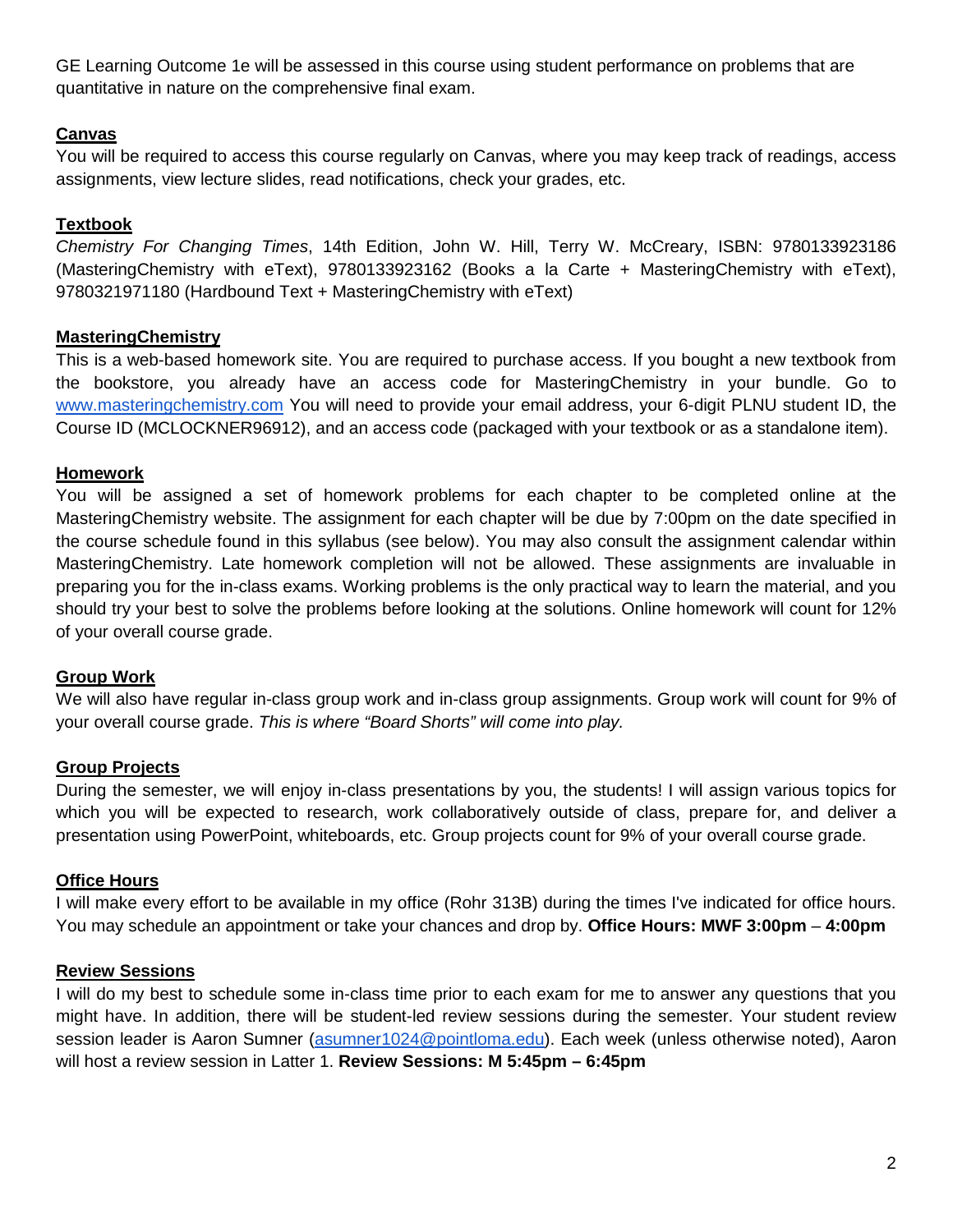#### **Quizzes**

There will be six quizzes worth 10 points each given throughout the semester. Your lowest quiz score will be dropped. These quizzes may take on different forms, including but not limited to the following: take-home, inclass, in-class open-book, or in-class group work. Quizzes will count for 5% of your overall course grade.

## **Exams**

*Hour Exams:* Exams will cover material in the textbook and the lecture material as well as any other assigned material. There will be three major exams worth 150 points each. These will count for 45% of your overall course grade. No exam scores will be dropped. **If you are caught cheating, I reserve the right to assign you a zero on that quiz or exam, and you may be subject to further action as stated in the University policy. Makeup exams will only be given for excused absences supported by the appropriate documentation.** You should make sure to contact me before your scheduled exam time. My phone has a 24-hour voicemail service so you may leave a message (always leave a phone number where you may be reached). If you are unable to call me, then have your roommate, parents, etc., make contact for you. If you find that there are errors in the grading of your exam, you should come by my office as soon as possible.

*Exam Schedule:* A tentative, but reasonably accurate, schedule for the three hour exams is given in the course schedule found on the last two pages of this syllabus. Changes to exam dates will be announced at least two days in advance. If you miss class and do not find out about the changes, that is your problem and it is not a valid reason for requesting a makeup exam.

*Final Exam:* The date for your final exam is firmly set as per University policy. Successful completion of this class requires taking the final examination **on its scheduled day**. The final examination schedule is posted on the [Class Schedules](https://drive.google.com/file/d/0B_GGaV-aJW1SWnVNSzMwM2dJZXc/view) site. No requests for early examinations or alternative days will be approved. A mandatory, 200-point final exam will be given at the time dictated by the University schedule. The final exam will consist of one portion over material covered in class since Exam 3 and one portion that will be comprehensive over the rest of the course. The final exam will count for 20% of your overall course grade.

## **Course Grade**

Your overall course grade will be based on your performance in various course activities described above. The weighting of each course activity is shown below.

| Homework              | 12% (120 points) |
|-----------------------|------------------|
| <b>Group Work</b>     | 9% (90 points)   |
| <b>Group Projects</b> | 9% (90 points)   |
| Quizzes               | 5% (50 points)   |
| <b>Hour Exams</b>     | 45% (450 points) |
| <b>Final Exam</b>     | 20% (200 points) |

Letter grades will be assigned at the end of the course based on your percentage of total possible points, according to the following approximate scale:

| A    | $90 - 100\%$ |
|------|--------------|
| в    | $80 - 90\%$  |
| C    | $70 - 80%$   |
| D    | $60 - 70%$   |
| NC/F | $< 60\%$     |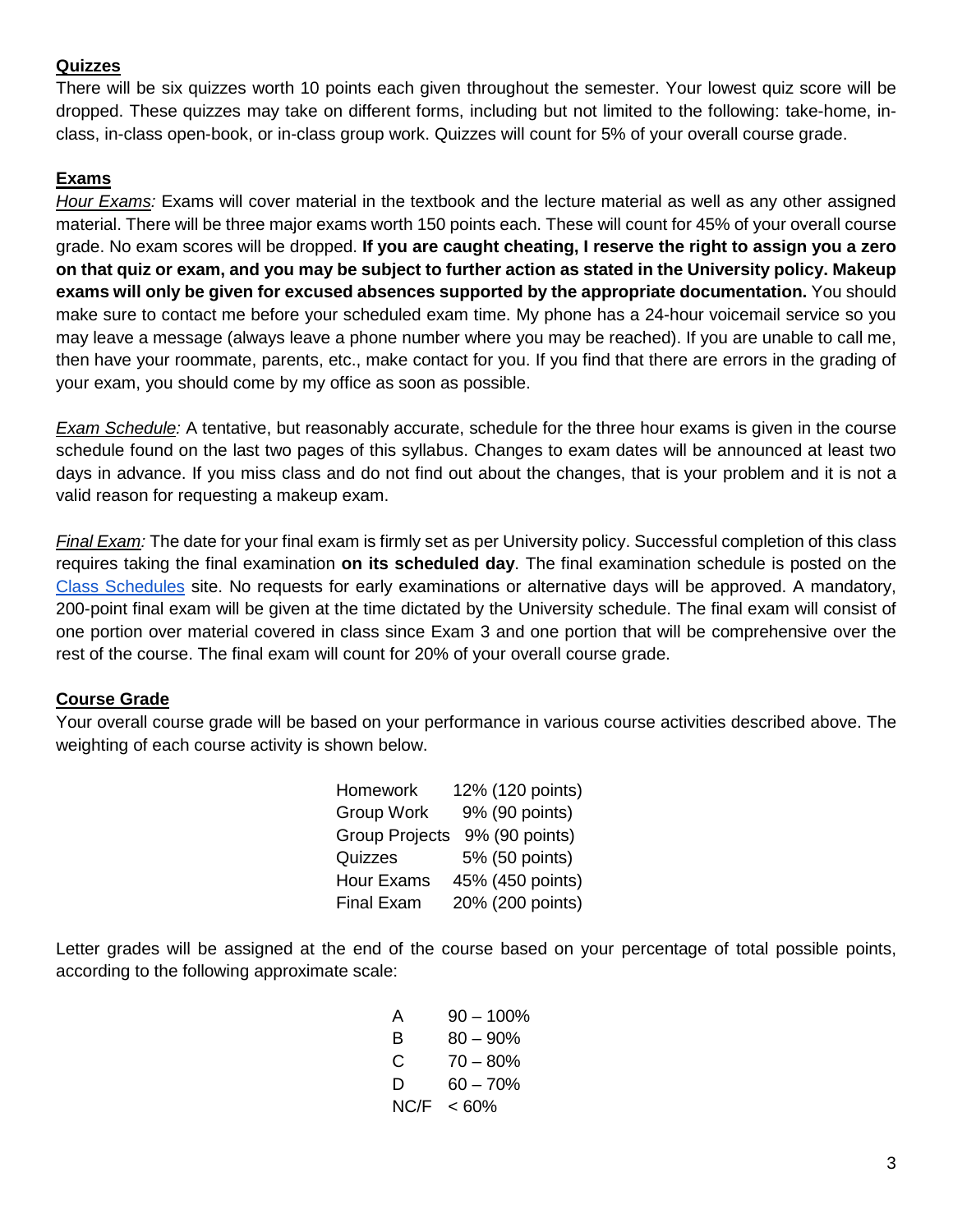(+) and (–) grades will be assigned within each bracket. (There is no A+ grade.)

## **Course Schedule**

Listed below is a schedule with approximate lecture coverage and approximate exam dates indicated.

## **PLNU Copyright Policy** $\star$

Point Loma Nazarene University, as a non-profit educational institution, is entitled by law to use materials protected by the US Copyright Act for classroom education. Any use of those materials outside of the class may violate the law.

#### **PLNU Academic Honesty Policy**✭

Students should demonstrate academic honesty by doing original work and by giving appropriate credit to the ideas of others. Academic dishonesty is the act of presenting information, ideas, and/or concepts as one's own when in reality they are the results of another person's creativity and effort. A faculty member who believes a situation involving academic dishonesty has been detected may assign a failing grade for that assignment or examination, or, depending on the seriousness of the offense, for the course. Faculty should follow and students may appeal using the procedure in the university Catalog. See [Academic Policies](https://catalog.pointloma.edu/content.php?catoid=18&navoid=1278#Academic_Honesty) for definitions of kinds of academic dishonesty and for further policy information.

#### **PLNU Academic Accommodations Policy**✭

If you have a diagnosed disability, please contact PLNU's Disability Resource Center (DRC) to demonstrate need and to register for accommodation by phone at 619-849-2486 or by email at **DRC@pointloma.edu.** See [Disability Resource Center](https://www.pointloma.edu/offices/disability-resource-center) for additional information.

#### **PLNU Attendance and Participation Policy**★

Regular and punctual attendance at all classes is considered essential to optimum academic achievement. If the student is absent from more than 10 percent of class meetings, the faculty member can file a written report which may result in de-enrollment. If the absences exceed 20 percent, the student may be de-enrolled without notice until the university drop date or, after that date, receive the appropriate grade for their work and participation. See [Academic Policies](https://catalog.pointloma.edu/content.php?catoid=28&navoid=1761#Class_Attendance) in the Undergraduate Academic Catalog.

Board Shorts (in-class, 2-5 minutes, 12 opportunities) Quizzes (in-class, 10 minutes, 6 quizzes) Group Projects (in-class, 15 minutes, 4 opportunities) Homework (MasteringChemistry: outside of class, 1 Intro assignment and 12 chapter assignments) Exams (in-class, 70 minutes, 3 exams)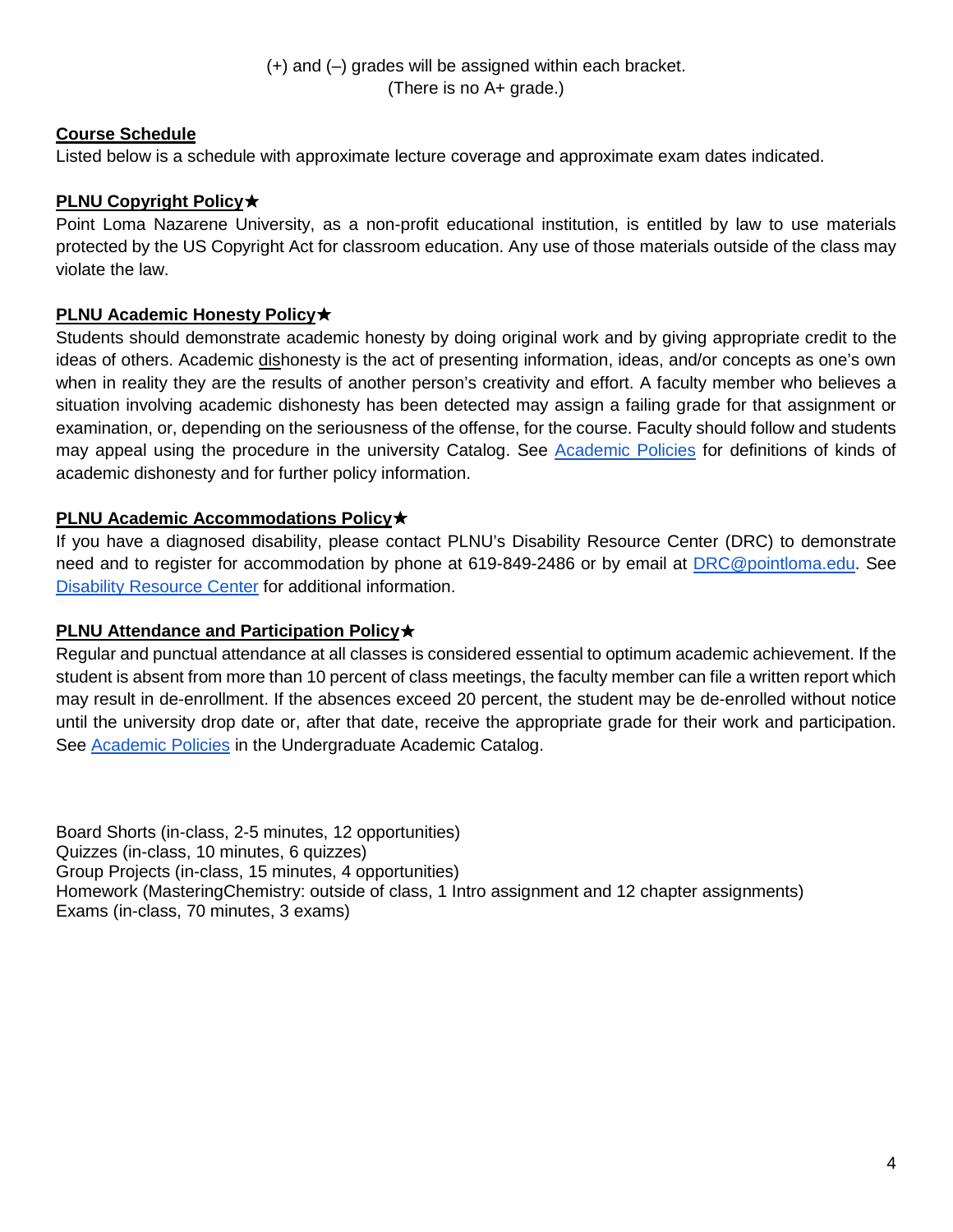| <b>Week</b>    | Date (Day)        | <b>In-Class Plan</b>                        | <b>HW (MasteringChemistry)</b> |
|----------------|-------------------|---------------------------------------------|--------------------------------|
| 1              | Jan 9 (T)         | Introduction & Syllabus                     |                                |
|                | Jan 10 (W)        | Lecture (Ch. 1) / Board Shorts              |                                |
|                | Jan 12 (F)        | Lecture (Ch. 1) / Review (Math)             | Intro HW due by 7:00pm         |
| $\overline{2}$ | <b>Jan 15 (M)</b> | <b>NO CLASS (MLK Day)</b>                   |                                |
|                | Jan 17 (W)        | Lecture (Ch. 2) / Board Shorts              | Ch. 1 HW due by 7:00pm         |
|                | Jan 19 (F)        | Lecture (Ch. 2) / Quiz                      |                                |
|                | Jan 22 (M)        | <b>Group Projects</b>                       |                                |
| 3              | Jan 24 (W)        | Lecture (Ch. 3) / Board Shorts              | Ch. 2 HW due by 7:00pm         |
|                | Jan 26 (F)        | Lecture (Ch. 3) / Review (Atomic Structure) |                                |
| $\overline{4}$ | Jan 29 (M)        | Lecture (Ch. 4)                             |                                |
|                | Jan 31 (W)        | Lecture (Ch. 4) / Board Shorts              | Ch. 3 HW due by 7:00pm         |
|                | Feb $2(F)$        | Lecture (Ch. 4) / Quiz                      |                                |
|                | Feb 5 (M)         | Exam 1                                      |                                |
| 5              | Feb 7 (W)         | Lecture (Ch. 5)                             | Ch. 4 HW due by 7:00pm         |
|                | Feb 9(F)          | Lecture (Ch. 5) / Board Shorts              |                                |
| $6\phantom{1}$ | Feb 12 (M)        | Lecture (Ch. 5) / Quiz                      |                                |
|                | Feb 14 (W)        | <b>Group Projects</b>                       |                                |
|                | Feb 16 (F)        | Lecture (Ch. 6)                             | Ch. 5 HW due by 7:00pm         |
|                | Feb 19 (M)        | Lecture (Ch. 6) / Board Shorts              |                                |
| $\overline{7}$ | Feb 21 (W)        | Lecture (Ch. 6) / Review (Phases & IMFs)    |                                |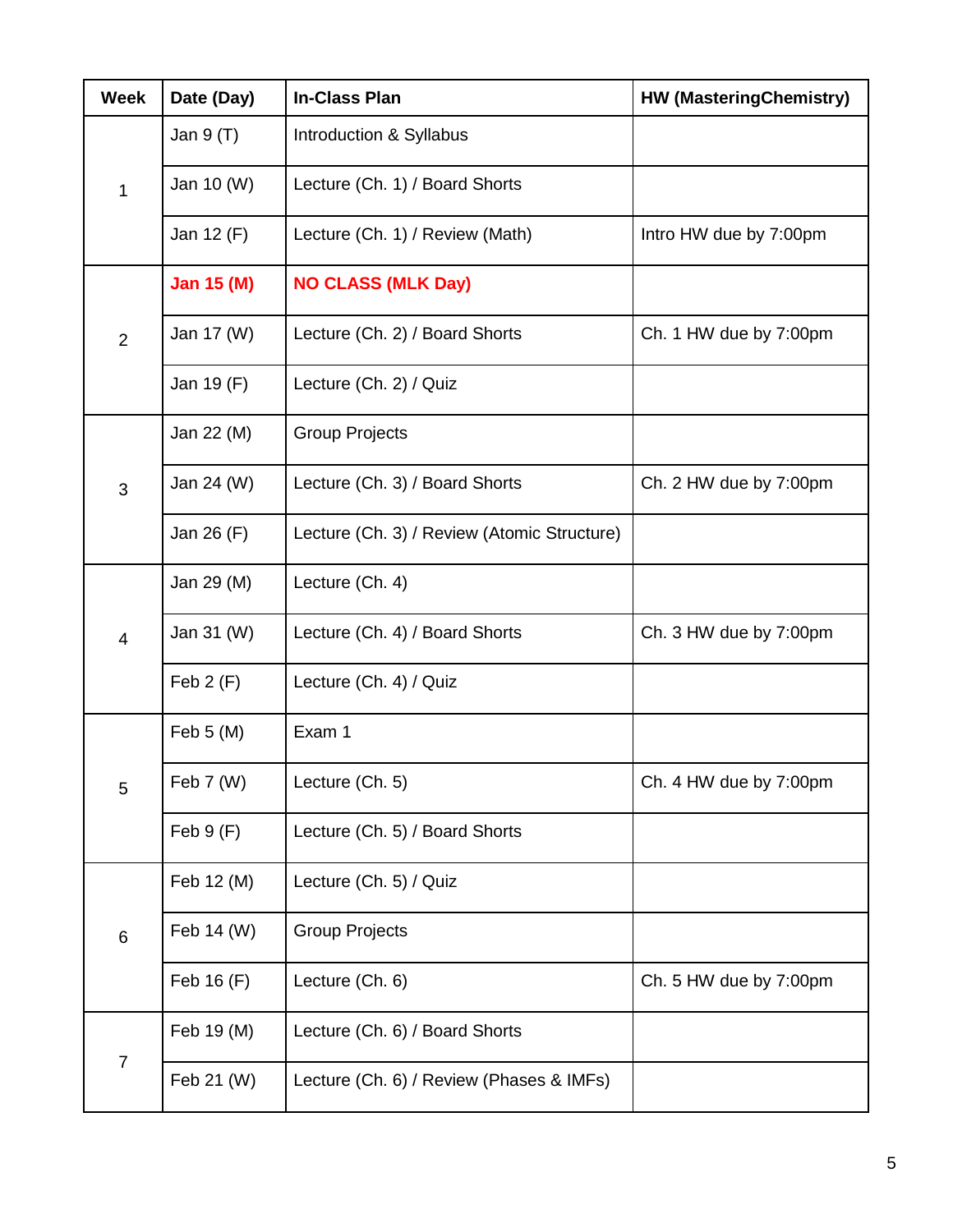|   | Feb 23 (F)       | Lecture (Ch. 7)                 | Ch. 6 HW due by 7:00pm |
|---|------------------|---------------------------------|------------------------|
| 8 | Feb 26 (M)       | Lecture (Ch. 7) / Board Shorts  |                        |
|   | Feb 28 (W)       | Lecture (Ch. 7) / Special Treat |                        |
|   | Mar $2(F)$       | Exam 2                          |                        |
|   | Mar $5(M)$       | <b>NO CLASS (Spring Break)</b>  |                        |
| 9 | <b>Mar 7 (W)</b> | <b>NO CLASS (Spring Break)</b>  |                        |
|   | Mar $9(F)$       | <b>NO CLASS (Spring Break)</b>  |                        |

| <b>Week</b> | <b>Date</b>       | <b>In-Class Plan</b>             | <b>HW (MasteringChemistry)</b> |
|-------------|-------------------|----------------------------------|--------------------------------|
| 10          | Mar 12 (M)        | Lecture (Ch. 8)                  | Ch. 7 HW due by 7:00pm         |
|             | Mar 14 (W)        | Lecture (Ch. 8) / Board Shorts   |                                |
|             | Mar 16 (F)        | Lecture (Ch. 8) / Quiz           |                                |
| 11          | Mar 19 (M)        | <b>Group Projects</b>            |                                |
|             | Mar 21 (W)        | Lecture (Ch. 9)                  | Ch. 8 HW due by 7:00pm         |
|             | Mar 23 (F)        | Lecture (Ch. 9) / Board Shorts   |                                |
| 12          | Mar 26 (M)        | Lecture (Ch. 9) / Review (OChem) |                                |
|             | Mar 28 (W)        | Lecture (Ch. 11)                 | Ch. 9 HW due by 7:00pm         |
|             | <b>Mar 30 (F)</b> | <b>NO CLASS (Easter Recess)</b>  |                                |
|             | <b>Apr 2 (M)</b>  | <b>NO CLASS (Easter Recess)</b>  |                                |
| 13          | Apr $4 (W)$       | Lecture (Ch. 11) / Board Shorts  |                                |
|             | Apr $6(F)$        | Lecture (Ch. 11) / Quiz          |                                |
| 14          | Apr 9 (M)         | Exam 3                           |                                |